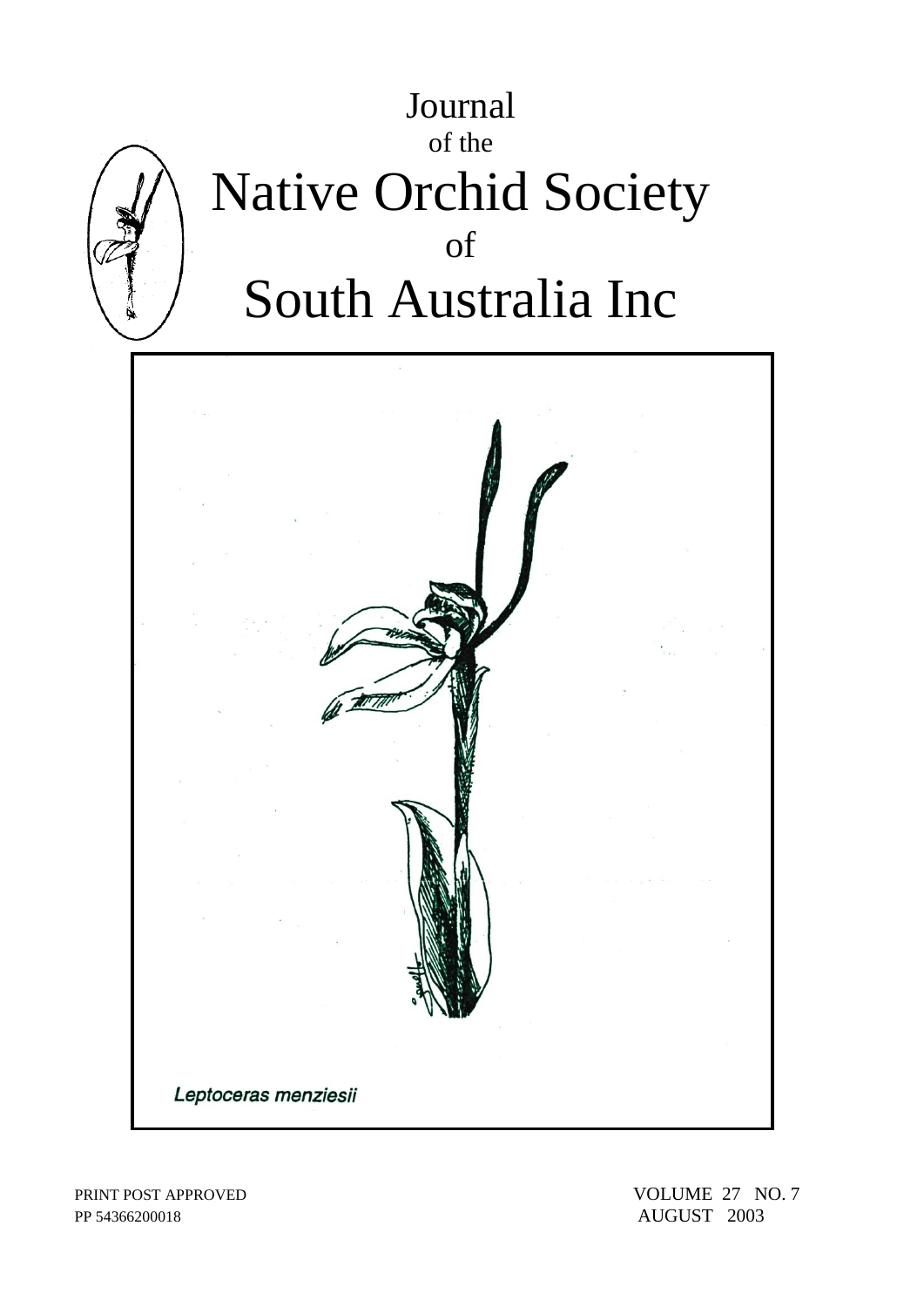# **NATIVE ORCHID SOCIETY OF SOUTH AUSTRALIA**

# **POST OFFICE BOX 565 UNLEY SOUTH AUSTRALIA 5061**

The Native Orchid Society of South Australia promotes the conservation of orchids through the preservation of natural habitat and through cultivation. Except with the documented official representation from the Management Committee no person is authorised to represent the society on any matter. All native orchids are protected plants in the wild. Their collection without written Government permit is illegal.

Bodo Jensen Cathy Houston Telephone: 82430051 Work 8347 2005 Telephone: 8356 7356

#### **VICE-PRESIDENT**

Bob Bates

### **COMMITTEE**

David Hirst **Iris Freeman** 14 Beaverdale Avenue **ASSISTANT TREASURER** Windsor Gardens SA 5087 Bill Dear Telephone 8261 7998 Telephone 8295 2111<br>E-mail hirst.david@saugov.sa.gov.au Mobile 0414 633 941 E-mail hirst.david@saugov.sa.gov.au

### **LIFE MEMBERS**

Mr R. Hargreaves Mr G. Carne<br>
Mr I. Neshitt Mr R. Bates Mr L. Nesbitt Mr R. Robiohns Mr R Shooter Mr D. Wells

Registrar of Judges: Reg Shooter Trading Table: Judy Penney

Field Trips & Conservation: Thelma Bridle Tel. 83844174<br>
Tuber Bank Coordinator: Malcolm Guy Tel. 82767350 Malcolm Guy Tel. 82767350 New Members Coordinator David Pettifor Tel. 0416 095 095

### **PATRON: Mr T.R.N. Lothian**

The Native Orchid Society of South Australia Inc. while taking all due care, take no responsibility for the loss, destruction or damage to any plants whether at shows, meetings or exhibits.

Views or opinions expressed by authors of articles within this Journal do not necessarily reflect the views or opinions of the Management. We condones the reprint of any articles if acknowledgement is given.

**Journal cost \$2 per issue. Family or Single Membership with subscription \$15.** 

**PRESIDENT: SECRETARY:**

Bill Dear Peter McCauley Malcolm Guy David Pettifor

## **EDITOR: TREASURER**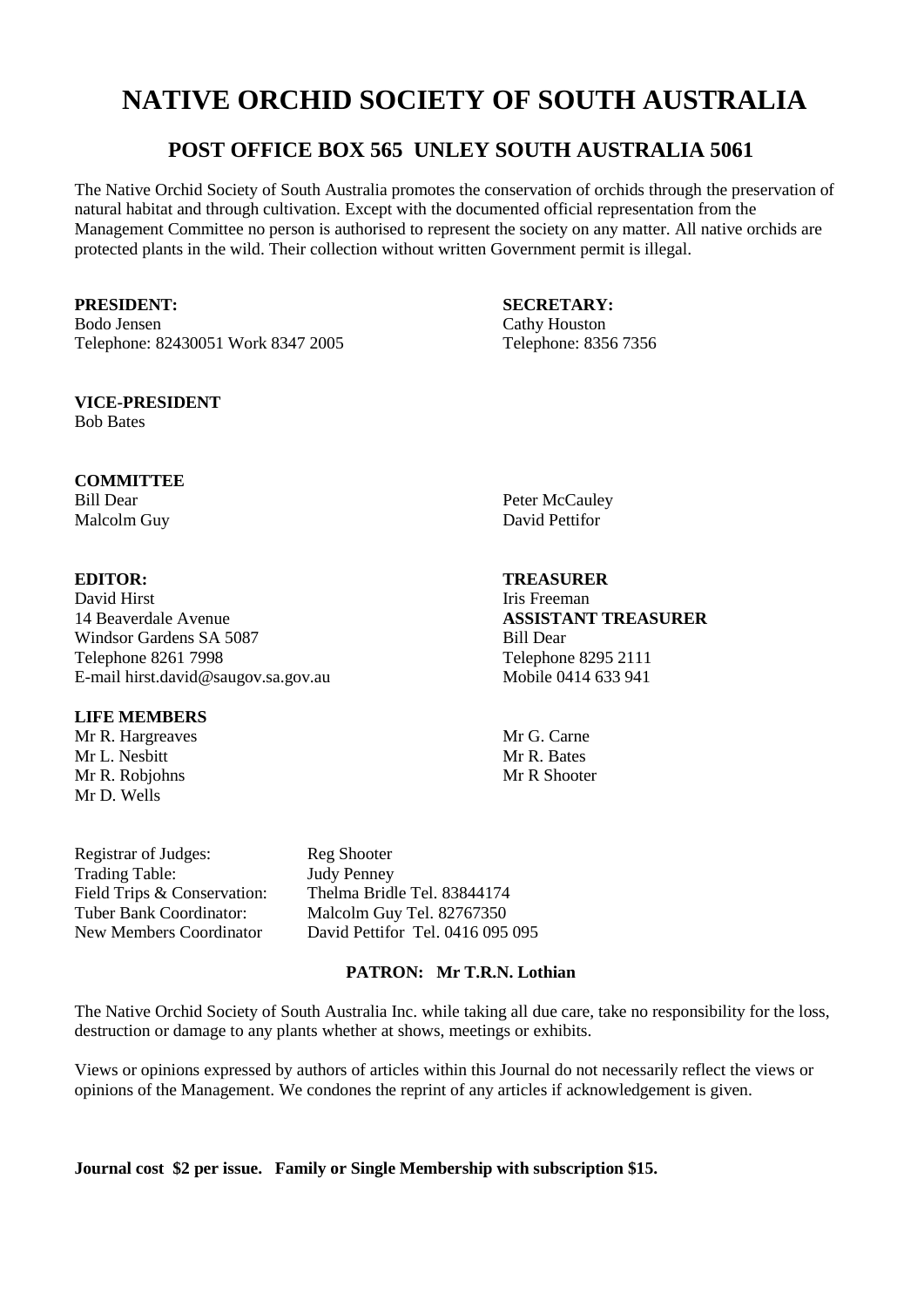

# **JOURNAL OF THE NATIVE ORCHID SOCIETY OF SOUTH AUSTRALIA INC. AUGUST 2003 Vol. 27 No. 7**

#### CONTENTS THIS JOURNAL

| Title                                                | Author           | Page |
|------------------------------------------------------|------------------|------|
| Diary Dates                                          |                  | 62   |
| <b>July Meeting</b>                                  |                  | 63   |
| For Your Information - NOSSA News                    |                  | 64   |
| Conference, Plant Sales and NOSSA Spring Show        |                  | 65   |
| How it is done                                       | Reg Shooter      | 65   |
| A NOSSA President's close links to the Wollemi Pine. | <b>Bob Bates</b> | 66   |
| Orchids to look for in South Australia               | <b>Bob Bates</b> | 66   |
| Growing Orchids - for pleasure or pain?              | David Hirst      | 67   |
| National Threatened Species Day 2003                 |                  | 71   |

### NEXT MEETING 26 AUGUST 2003

Tuesday, 26 August, St Matthew's Hall, Bridge Street, Kensington. Meeting starts at 8:00 p.m. Doors to the hall will be open from 7:15 p.m. to allow Members access to the Library. Bring your plants for the display table. Our speaker will be Peter McCauley to give an insight into the Victorian orchids.

DIARY DATES 29 Aug. Mt. Billy. Weeding 6 Sept. Leighton Rd, Clare. Weeding 10 Sept Halbury. Monitoring 13/14th Sept. Coorong Weekend 16-21 Sept. 16th Australian Orchid Council Conference Adelaide. 7 December Annual BBQ

NEXT COMMITTEE MEETING Wed, 3rd Sept at the home of Malcolm Guy. Meeting commences at 7:30 p.m.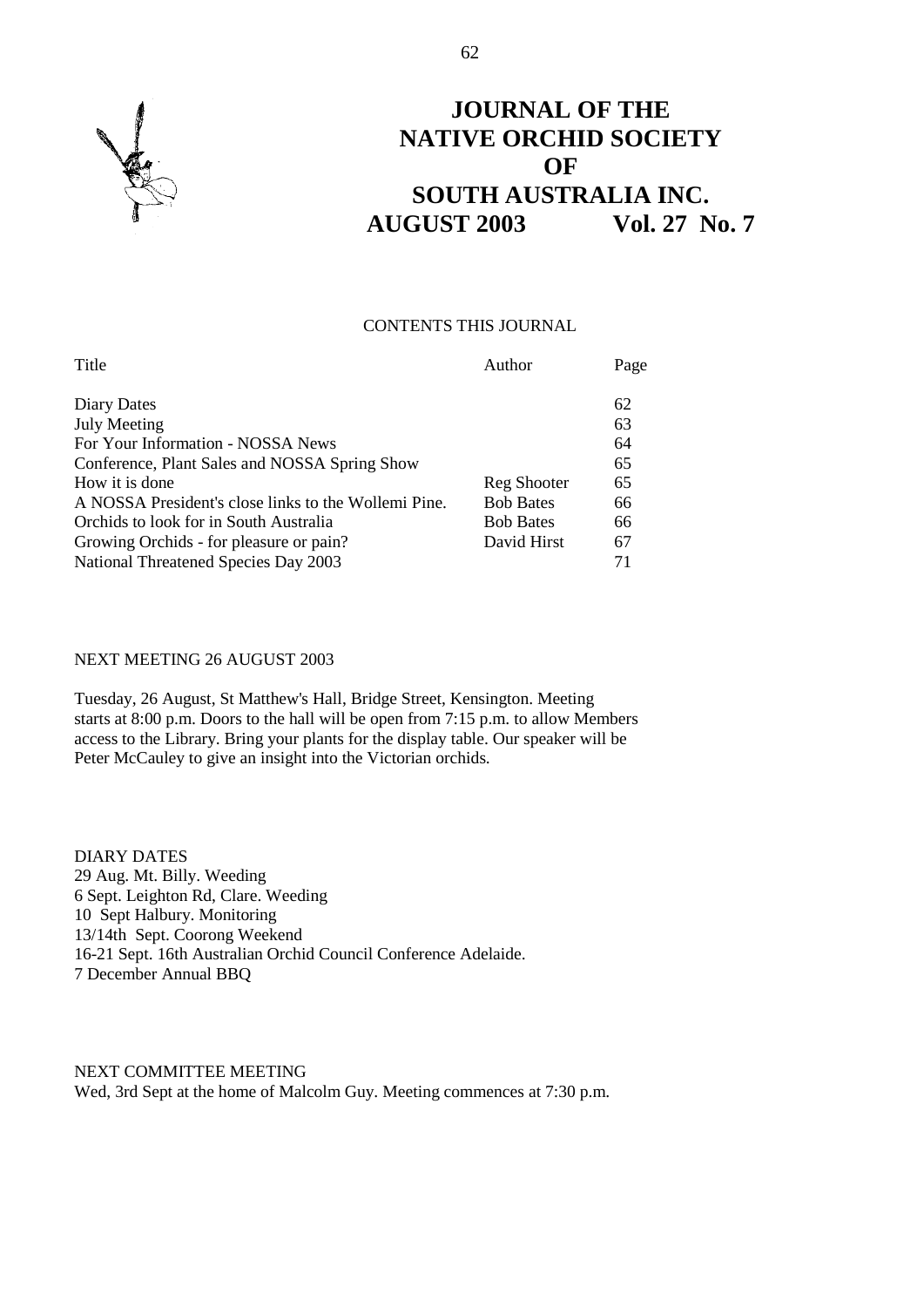#### JULY MEETING PLANTS BENCHED

Terrestrial species: *Acianthus pusillus; Chiloglottis truncata; Cyanicula deformis; Cyrtostylis reniformis; Pterostylis melagramma; Pterostylis nana* (2 plants); *Pterostylis nutans* (white); *Pterostylis reflexa; Pterostylis robusta* (2 plants); *Pterostylis russellii; Pterostylis williamsonii*.

Terrestrial Hybrids: *Pterostylis* Goblin; *Pterostylis* Ingene.

Epiphyte species: *Dendrobium tetragonum; Sarcochilus ceciliae*.

Epiphyte hybrids: *Dendrobium* Aussie Angel x Lorikeet; *Dendrobium* Peewee x Ellen.

Judging results

Epiphyte species 1 st *Dendrobium tetragonum* grown by Bodo Jensen 2 nd *Sarcochilus ceciliae* grown by David Pettifor No 3rd Place

Epiphyte Hybrid 1st *Dendrobium* Peewee x Ellen grown by Les Burgess 2<sup>nd</sup> Dendrobium Aussie Angel x Lorikeet grown by Malcolm Guy No 3rd Place

Terrestrial Species 1<sup>st</sup> Pterostylis williamsonii grown by David Pettifor 2 nd *Pterostylis nana* grown by Malcolm Guy 3rd *Pterostylis reflexa* grown by David Pettifor

Terrestrial Hybrids 1<sup>st</sup> Pterostylis Goblin grown by Malcolm Guy 2<sup>nd</sup> Pterostylis Nodding Grace grown by David Pettifor No 3rd place

Orchid of the Night *Dendrobium* Peewee x Ellen grown by Les Burgess

Popular Vote

Epiphyte Hybrid Joint 1st *Dendrobium* Peewee x Ellen grown by Les Burgess Joint 1st *Dendrobium* Aussie Angel x Lorikeet grown by Malcolm Guy Epiphyte Species *Dendrobium tetragonum* grown by Bodo Jensen Terrestrial Species *Pterostylis robusta* grown by David Pettifor Terrestrial Hybrid

*Pterostylis* Goblin grown by Malcolm Guy Peter McCauley gave the commentary on Terrestrials & Noel Oliver on the Epiphytes.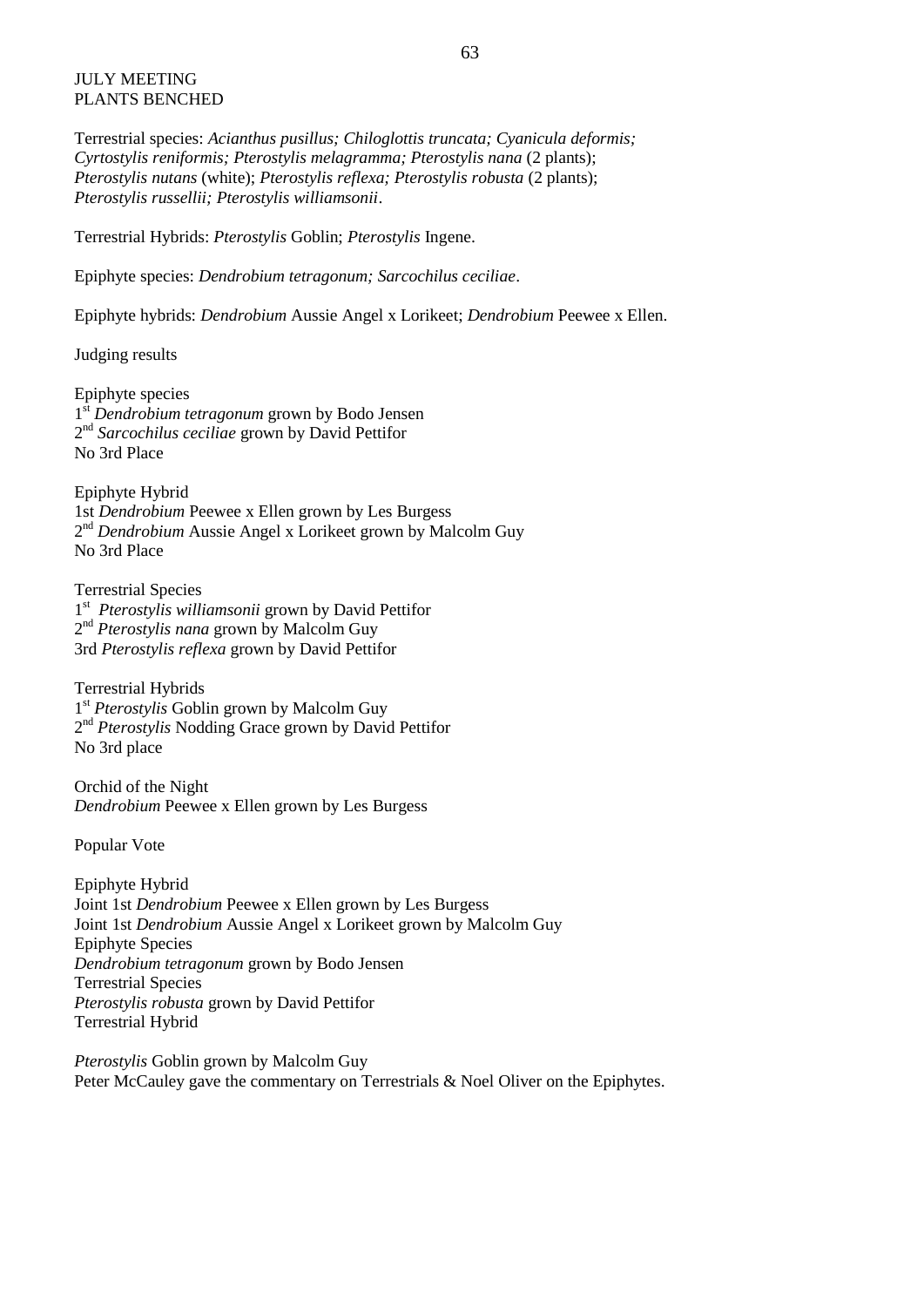#### JULY SPEAKER

At the July meeting Kevin Western demonstrated the art of deflasking terrestrial orchids aided by a slideshow with slides taken by Peter McCauley. The demonstration continued long after the close of the meeting with many members staying on to further discuss the technique with Kevin.

# FOR YOUR INFORMATION NOSSA NEWS

# DIARY DATES FOR FIELD TRIPS/CONSERVATION

Fri Aug 29th Weeding populations of *Diplodium* (*Pterostylis*) *bryophila* at Mt.Billy Conservation Park. Meet at the southern most gate at 10a.m. Note - this was previously scheduled for 22nd August.

Sat 6th Sept Meet at Sevenhill turnoff 9:45a.m. for weeding of top lavender at Leighton Rd, out of Clare. Bring appropriate tools for woody weeds.

Wed Sept 10th Meet at Sec. 706 (N.O.S.S.A.) site in Halbury. Activity for the day is locating and plotting colonies of *Oligocaetochilus* (*Pterostylis*) 'Halbury; so please bring "flags", G.P.S's and your keenness. Any queries to Cathy Houston (83567356).

September field trips

Sat 6th September Private block visit (Mt Compass area) Sun 7th Private block visit (Cherry Gardens area) Weekend 13/14th Coorong weekend Sat 20th Conference field trip Sun 21st Mount Crawford area field trip. Meet: 10am at Kersbrook service station. Sat 27th Private block visits(Meadows area)

Sun 28th Private block visits (Uraidla, Birdwood area)

Members interested in attending private block visits will need to ring Thelma (8384 4174) a couple of days beforehand for confirmation and a meeting place.

# ORCHID WEEKENDS

October 3-6th - South East long weekend November 1-4<sup>th</sup> - ANOS Vic trip to Tasmania Please contact Thelma Bridle 8384 4174 if you are interested in any of the above trips. Bookings for accommodation needs to be made soon if you have not done so.

# NEW MEMBERS

The Committee and members of NOSSA warmly welcome David (Andy) Young as a new member.

No Judges meeting in September. The next NOSSA Judges meeting, is Saturday 4<sup>th</sup> October.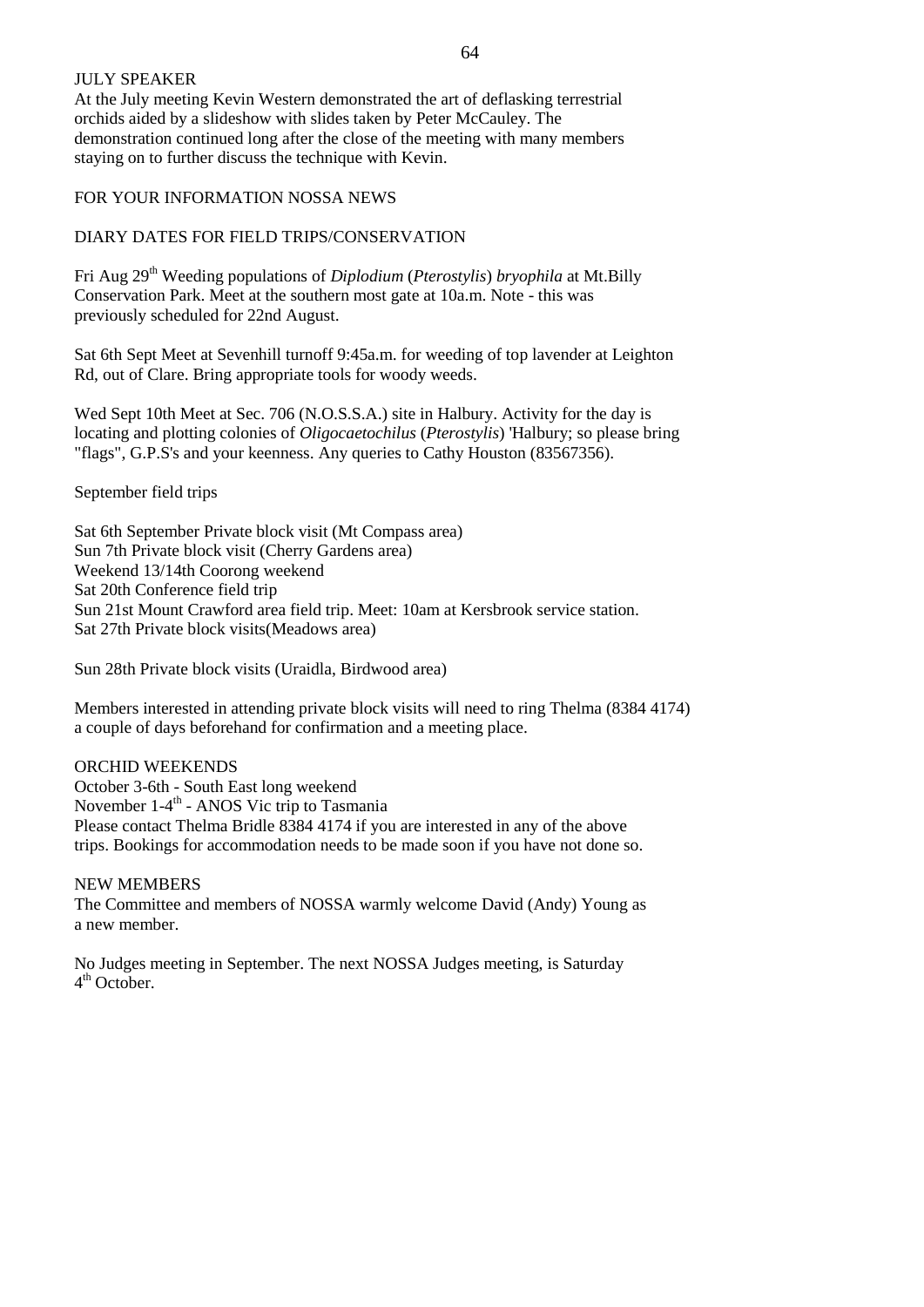Correction- Again! Doug Bickerton

Just reading your journal and I'm sorry to do this but I've got to correct your correction (p54).You won't find *E. odorata* growing around Blackwood, you'll find it in drier areas like Barossa Valley - Sandy Creek CP for example. The tree that looks similar to *E. odorata* around Blackwood is in fact *E. microcarpa*. *E. microcarpa* (Grey Box) and *E. odorata* (Peppermint Box) are both Boxes, whereas *E. obliqua* is a stringybark, a different group of *Eucalyptus* altogether.

16th Australian Orchid Conference Sept. 16th -21st is open the public Thursday to Sunday from 10am to 5pm. There is an admission charge of \$6.

NOSSA SPRING PLANT SALE Sept. 20th & 21st

The NOSSA Spring Plant Sale will be held in conjunction with the APS Plant Sales at the Wayville Showgrounds. Please note the show is being held separately. Entry fee applies.

Last years plant sales was a tremendous success with Saturdays sales exceeding expectations so much so that there was a desperate search that evening for more plants to be brought in on the Sunday. Therefore if you have plants to sell this is an excellent opportunity.

#### NOSSA SPRING SHOW Sept. 23 rd

Due to the 16th Australian Orchid Conference being held in Adelaide in September there has been a change to NOSSA's spring show.

NOSSA intends putting a display in the conference show at the Royal Showgrounds. This will be judged under AOC conference rules. Plants nominated by NOSSA members entered in the show will be judged and are eligible for prize money as per the conference schedule. This is a golden opportunity for NOSSA to show Australian native orchids to the conference delegates, many of them from interstate and overseas.

Please give some thought to patronising this display. Details can be obtained from the President Bodo Jensen.

At the September meeting of the Society you will have the opportunity to compete in the NOSSA show proper. At this show all the trophies will be competed for plus nominations for the Ira Butler & Bill Murdoch awards.

The plants will be benched in the room adjacent to the main hall. All plants will be on benches, there will be no floor displays. We decided to hold the show in this room as this enables the judging to take place without noise upsetting our special guest speaker Gary Yong Gee from Queensland.

To enable the judging to be finished as soon as possible, for this meeting only the hall will be open at 6.30pm and members are asked to have their plants benched by 7pm. Judging will commence at 7.15pm. The meeting will commence at the usual time of 8pm. Trophy winning plants will be displayed to the members at the conclusion of judging.

No nomination forms are required for this show just bring your plants along and place them on the benches. Judges will be in attendance to give assistance where needed.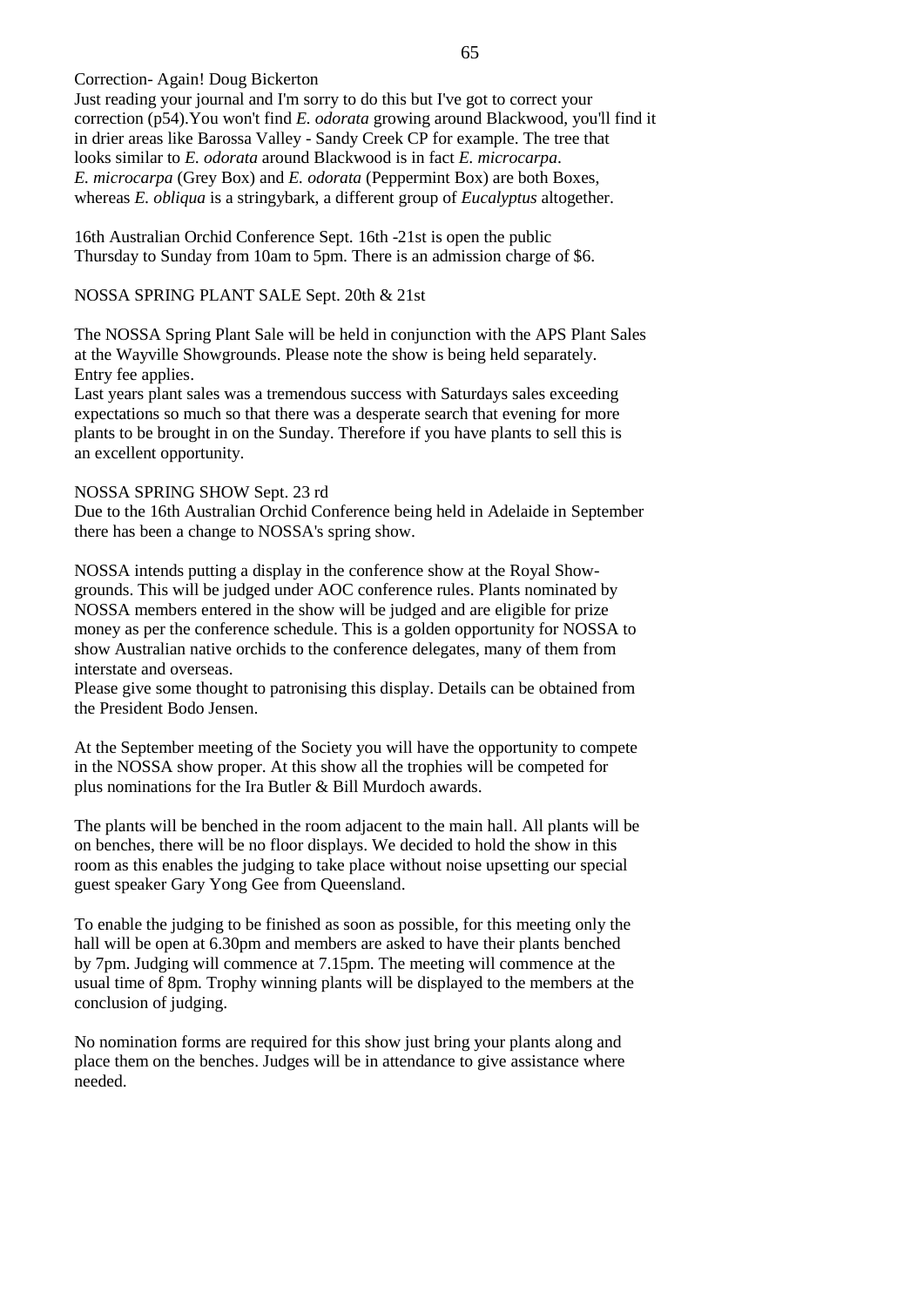#### HOW IT IS DONE Reg Shooter

There were very few orchids benched at the July meeting, just four epiphytes and a dozen or so terrestrials.

It seems to me that the strange mixture of weather patterns over the past several months could be responsible for this. We experienced quite a long period of unseasonable warm weather in early June when the orchids started to think spring had come producing flower spikes, some even going all the way into bloom. Then a sharp cold period when everything came to a standstill from early July.

I have had, as I am sure you have, orchids flowering months out of season, some earlier than usual and some later. Attendance at shows will illustrate this. It is not only Australian natives that have been affected but also exotics. However it is not all bad news, things have settled down and spikes are growing nicely which augers well for the spring shows and the conference show. *Dendrobium speciosum* in particular appear to be producing very well in most collections. This is a species that appears to flower on alternate years. If you recall last year there were very few to be seen at any of the shows around the State. Even our spring show only had one small specimen carrying one short raceme of flowers. I have discussed this phenomenon with many people over the years and it is not fully understood why it happens. It not only occurs in collections but in wild stock. It does not appear to be due to weather conditions as it happens under different combinations of conditions. It is not confined to a particular variety of *speciosum* as does happen with some other species. For instance I have two different clones of *Dendrobium jonesii* one flowers regularly every year the other one every alternate year.

Even the terrestrials are all over the place this year with spasmodic and irregular flowering. Perhaps one of the terrestrial growers can tell us about their experiences this year. Having said that there were a couple of very good pots benched in July. One in particular I liked was a hybrid *Pterostylis* Goblin grown by Malcolm Guy. This is an interesting hybrid made and registered by Les Nesbitt. It is an involved hybrid between Dusky Duke and Cutie which means there are four species in its makeup *Ptst. pedunculata, curta, baptistii* and *cucullata*, all imparting their particular influences and vigor into the progeny.

Thanks to Malcolm and all members who brought their plants in to brighten up our day on a cold and miserable evening.

A NOSSA President's close links to the Wollemi Pine Bob Bates

Having recently read the full story of the living fossil pine *Wollemia nobilis* found by Ranger Noble in 1994 in the Wollemi wilderness near Sydney, I could not help but notice that two of the key players are well known orchidologists and that one of them is a past President of our society!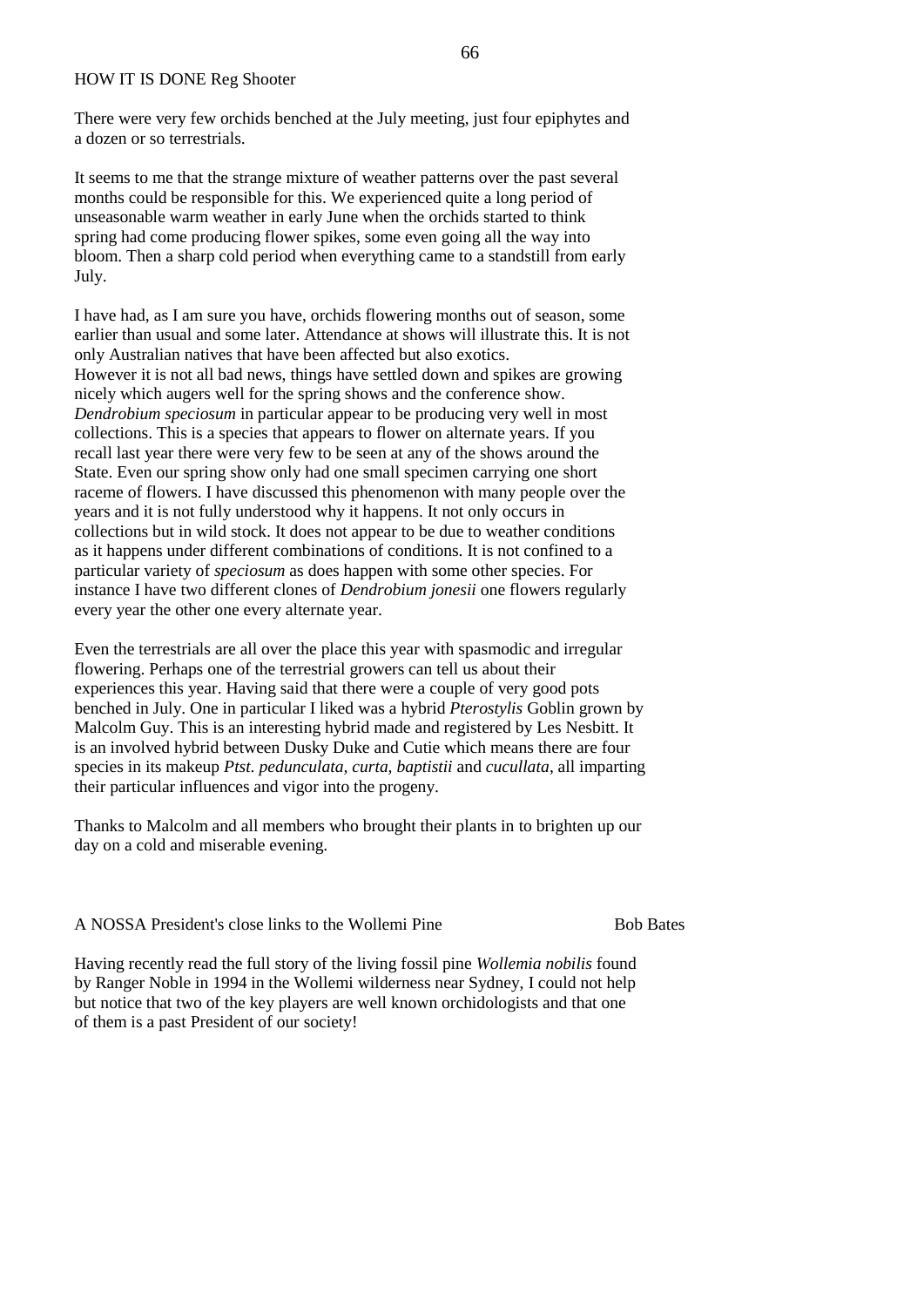Wayne Harris, a past President of NOSSA, was a professional geologist cum paleo-botanist working as a young man in the fossil fuel industry in Victoria before he returned to SA. One area he researched in was fossil pollen found in ancient carboniferous sediments and one of several interesting species he turned up was from a pine growing at the time of the dinosaurs. From the fossil pollen Wayne coined the name *Dilwynites*. This tree was known also from numerous macrofossils. Of course it was thought to be long extinct but the discovery of the Wollemi pine showed otherwise. Today Wayne's *Dilwynites* is the genus *Wollemia*.

Those people working on the living Wollemi pine needed a scientist to analyse its DNA and you guessed it, they chose another orchid man.... Dr Rod Peakall of Canberra, who began his botanical interests studying the pollination of native orchids near Perth.

Thus it was we had two scientists both orchid enthusiasts involved with one of the greatest plant discoveries of our time.

I was lucky enough to have worked with both these men.

Reference: "*The Wollemi Pine*:..."by James Woodford.

Orchids to Look for in South. Australia R Bates

Number 1 in a series about orchids not so far found in our State but likely to have occurred here in the past.... and possibly still present.

#### *Thynninorchis huntianus*:

This tiny leafless orchid with the flower shaped like a female thynnid wasp (hence the new generic name in 2002) was previously placed in *Arthrochilus* (a tropical and subtropical genus of leafy orchids with similar flowers). It is widespread (but never common) in sandy or gravelly soils in the cooler parts of Victoria, NSW and Tasmania.

There are populations in the Grampians area of Western Victoria and it has been reported from the Glenelg River NP adjacent the SA border. In these latter areas it usually occurs with duck orchids *Caleana* and *Paracaleana* in leached coarse sand in string when woodland. There were once hundreds of square km of such habitat in our lower South-East and even today similar habitat occurs to the north and south east of Mt Gambier.

I have seen the species in two forms in western Victoria, the short woodland form and an attenuated, ultra thin sand-swamp form from near the Carlisle River. Either form may have occurred in South Australia and could well be listed with our known extinct species or just maybe one of our enthusiastic NOSSA members may find it here!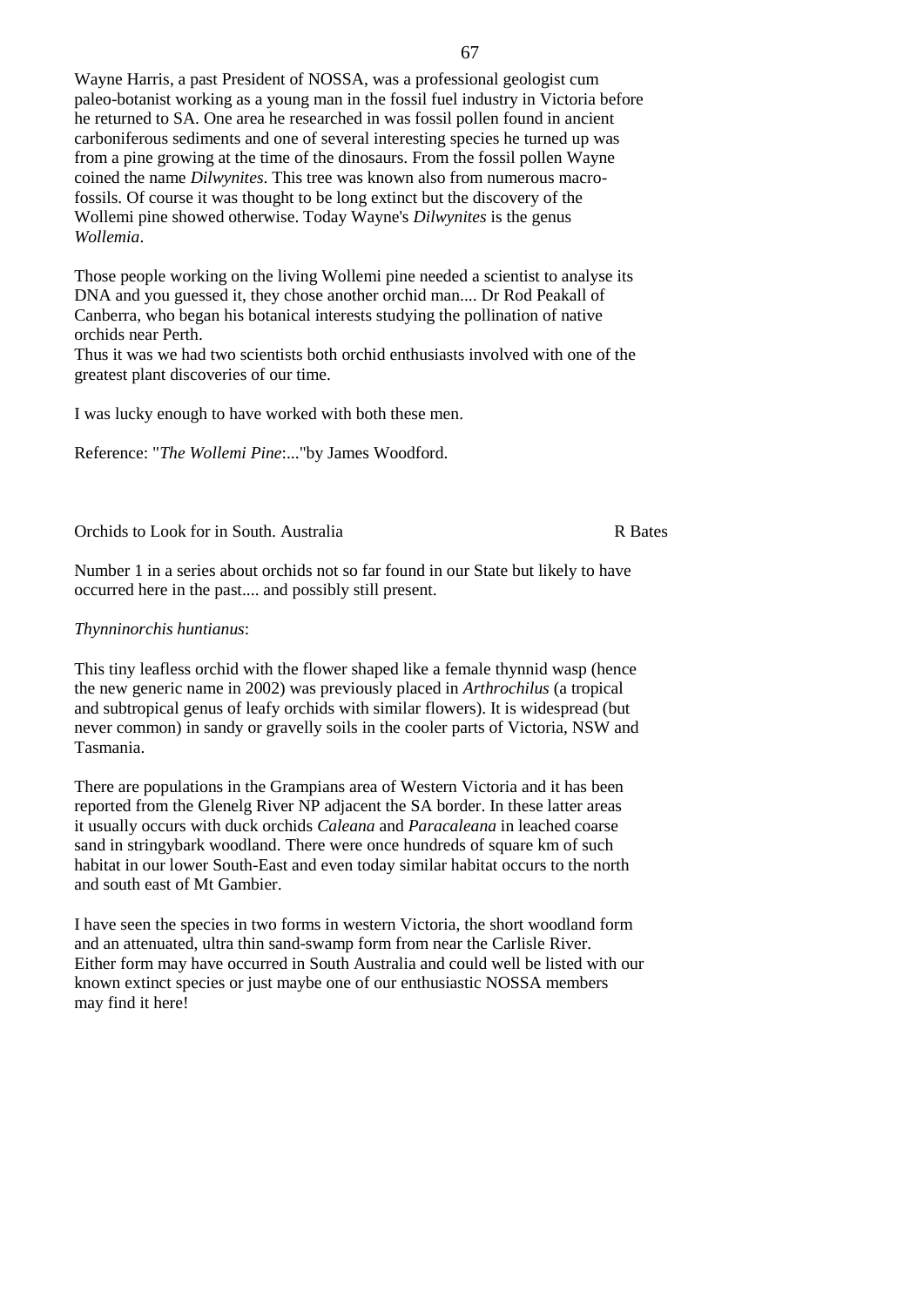#### GROWING ORCHIDS- FOR PLEASURE OR PAIN? David Hirst

I spent a number of years living in the South-East of South Australia on a partly cleared property of 1400 acres (566 hectares) owned by my father. I was fascinated by the diverse flora and fauna and could not learn enough about it. I developed a greater interest in terrestrial orchids after becoming a member of the Kingston Camera Club whose members used copious rolls of film on orchids. My interest was spurred on by Harold Carthew during inter-club visits with his knowledge of orchids and enthusiasm. At that stage I had no need or desire to grow orchids in pots as they were all around me in the scrub.

During my time in the South-East I undertook tractor driving between sheep shearing and crutching seasons which were my main sources of income. Part of that tractor driving work was on a Caterpillar bulldozer ploughing the chained and burnt scrub ready for new pasture. So I can possibly claim to have killed more orchids than anyone else in the Society. My shearing work also eventually brought me in contact with a member of the Naracoorte/Lucindale Field Naturalists which I joined and where I met Kath Alcock. Naturally then my interest in orchids grew stronger.

Eventually circumstances forced Rosemary and I to leave the farm and the South-East but I still remember the imposing *Thelymitra grandiflora* that grew and flowered for two or three years by our transportable home (Note: in Bates & Weber *T. grandiflora* (as *aristata*) is not recorded for that area). It was one plant I wished I could have taken with me. By now it has probably long gone through development and changes wrought by the new owner and hungry livestock. The only orchid I had potted up during my time in the SE was a *Diplodium robustum* that I gave to my grandmother. This I eventually took over after her death many years later, sadly neglected, still in the original soil and with only three tubers.

Rosemary and I then spent several years in a caravan travelling and working around Australia. We spent two to three months in the South-West of Western Australia during the spring and peak wildflower season. By coincidence while at the Stirling Ranges camping area there was a slide evening in the Rangers Headquarters lasting 1 ¾ hours with ORCHIDS as the main subject.

As our two boys were then at or near school age with the eldest on correspondence we decided to settle down in Adelaide. I had heard about the native Orchid Society's annual show and plant sales but it was not until a few years later that I actually attended one (in 1986) where I bought several pots of *Pterostylis pedunculata* and *P. curta*. I also picked up notes on their cultivation in pots but being, as my wife says, "dysfunctional", I ignored these and planted them along the side of the house under the shade of a *Melaleuca* tree where there was 15 cm or more of yellow sand put there by the previous owner for I don't know what reason. Within a short time the snails cleaned them up but next year up they came again and down went the snail pellets. At the next NOSSA show I bought a white *Caladenia latifolia*, *Diuris*, *Leptoceras menziesii* and picked up an enrolment form which later I filled out. All the orchids grew well in the sandy garden plot with *L. menziesii* even flowering!

By then (1989) I had become a member of NOSSA despite being warned off beforehand by the husband of woman at my work who had been a member and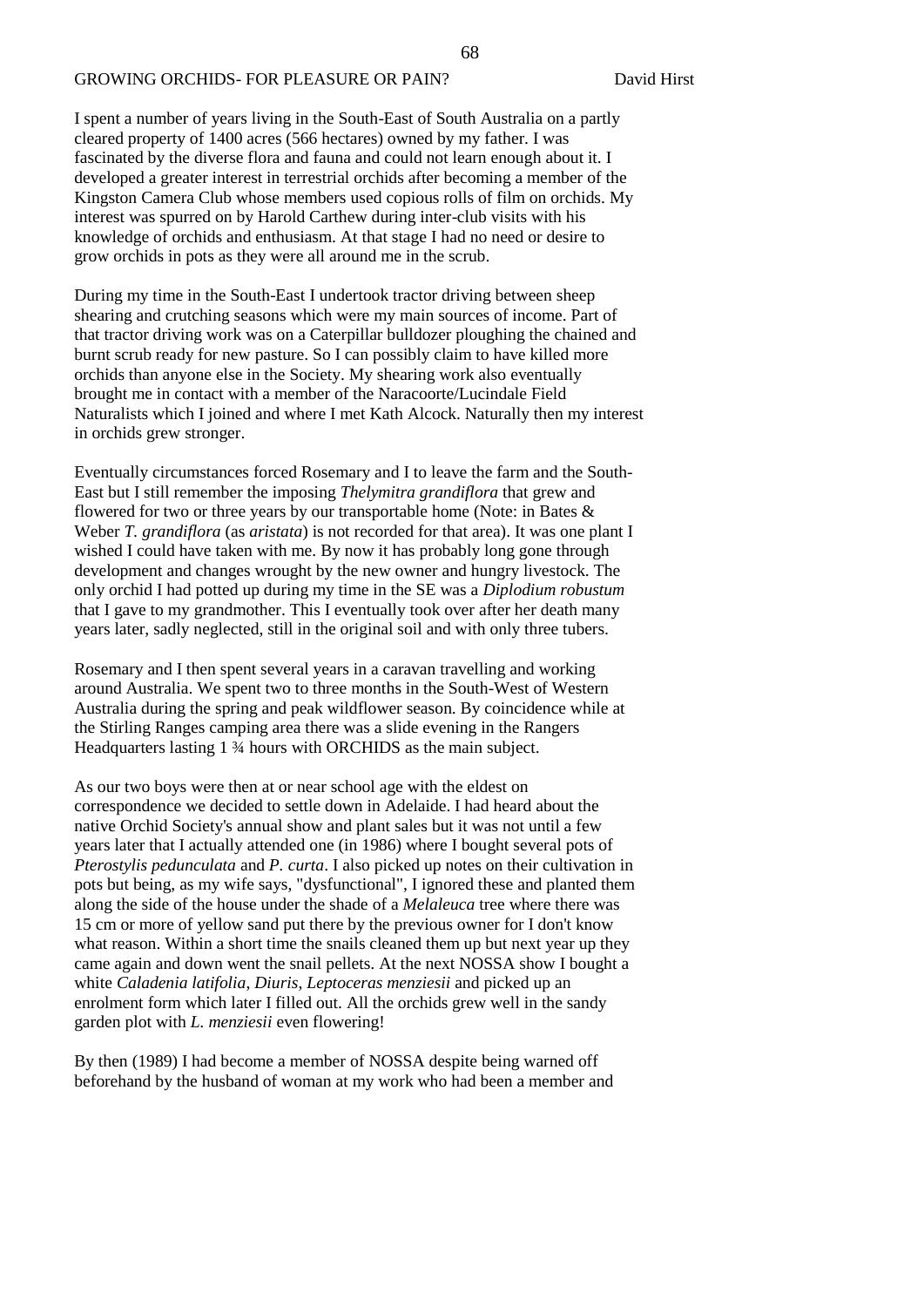had attended a few meetings. He considered NOSSA members were snobbish or something to that tune. Now that I was attending meetings I was being told that the only way to grow orchids was in pots so began to chew over the idea of putting up a shade house and transferring my orchids to pots. Eventually (1991) I dug up all my flourishing orchids as after-all the species were becoming intermingled. I still have some pots containing a mix of *Pterostylis pedunculata* and *P. curta*.

The shade house went up under a large gum tree in the back corner and I used 80% shade cloth as 50% was unavailable. The southern side is sheltered by an orange tree leaving only the western side open to the little wind we get as we are down in the River Torrens valley. I know now that that combination is not the best and as I can't or won't cut down the trees, I now have to move the shade house. In the middle of it and before the orchids were installed, went a small pond for the burrowing frogs we have in the backyard and a ½ metre deep mound of sand for some native shade loving *Hydrocotyle laxiflora* which is still growing strongly, and a small colony of burrowing spiders. All another mistake as it severely limited room when my pots increased in number.

From then on some species flourished while others died out. I never saw *Lyperanthus suaveolens* (brown beaks) again once they were potted. *Diplodium robustum* went ahead in pots for several years but then went backwards quickly until all had gone. Unfortunately even the hardy (or so I thought) *P. pedunculata* have been steadily going back over the last few years yet I have had some appear in two places in the garden where they are growing well. One clump is obviously an escapee appearing just outside the shade house adjacent to old discarded potting soil. There are now over 30 plants spreading out in clay soil, but with thick leaf mulch, under the orange tree. The other clump is a mystery as it is on the other side of the garden well away from the shade house. Both are growing in dense shade but in relatively drier conditions to that of the shade house. Since then another has come up in the shade house but is most likely from discarded potting mix. Now the only species I have growing vigorously is *P. curta* yet it has been treated in no way different to the other orchids except perhaps with less care as I have so many pots of them.

Another possibility for the poor performance of my orchids is that I spend little time looking after them. Working a 9 to 5 job means that during winter and part of spring when the orchids are above ground I am not home until it is going dark. Also as most weekends are taken up with other commitments I am lucky if I see them for any length of time at all each weekend to check if anything is flowering. I have learnt that slugs, snails and woolly-bear caterpillars (*Spilosoma glatignyi*) know as much about orchids as I do and are adept at selecting the most revered specimen for a nibble. I have discovered that pots along the walls of the shade house receive less water than those towards the centre and pots relegated to the additional shelter of corner posts have never done well.

Until two years ago I had an old wooden trestle table that belonged to my grandfather but that eventually collapsed under the weight of my pots spilling their contents over the shade house floor. This was one time when I had to spend some time with my orchids trying to guess which label went with what tubers. Potting up is when I saw more of my orchids and the more they regressed the more often I potted up until it became an annual event; that was until the year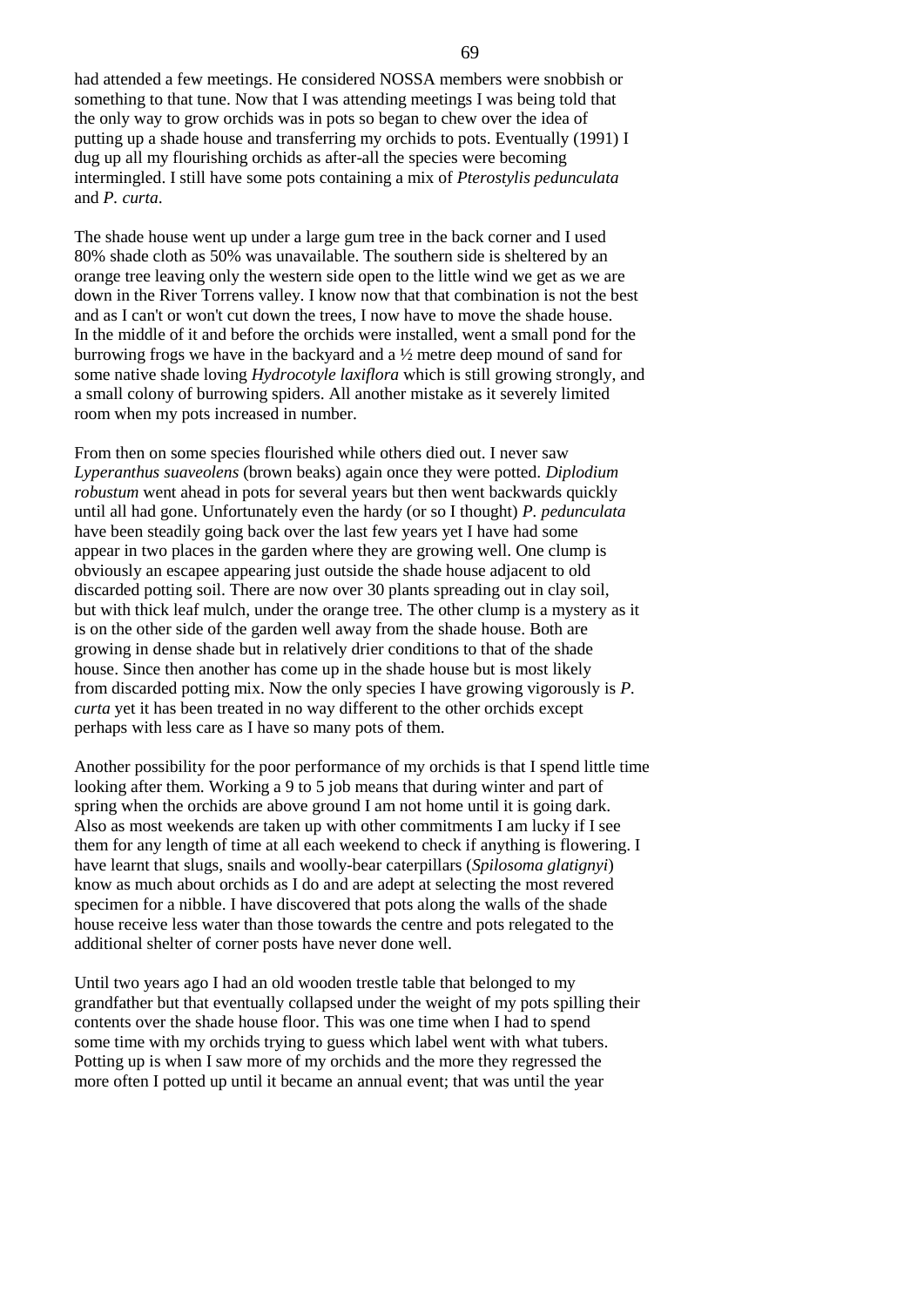before last. The last potting up had seen much more compost added to the sand as I found that left for a number of years undisturbed the soil lost its structure and often became water repellent as the humus in it broke down and leached out. A small amount of blood & bone is always added during repotting. During 2001 additions and renovations to the house were paramount. The hinges of the shade house door were in danger of rusting up, and by spring weeds proliferated. Many pots were empty. I was devastated. I could only hope that many were eaten off by pests and that they would all be up again the following year. However last year only the indestructible *P. curta* came up, looking very healthy as if nothing was amiss, while the others were definitely in trouble. Many though still growing have lost their vigour, and do not appear to be producing extra tubers.

Another season has passed and the new shade-house I intended to build is still little more than pencilled plans. I hope to eliminate a number of problems that were inherent in the old shade-house with the most important being to allow increased airflow by using a more open fabric or even bird-netting. This will also greatly reduce the amount of dripping from the roof that splashes the soil out of the pots and tends to keep those affected pots wetter than they should be. Erecting the shade-house away from the corner of the yard and out from under the gum tree will additionally permit an increase in airflow. Secondly a sloping roof is planned to allow more sunlight to penetrate during winter and spring when the sun is lower in the sky. This also may help eliminate the problem of debris collecting on the shade cloth roof from the trees above. Finally new metal stands will be positioned centrally with walk-ways around the walls (as well as between the stands) to keeps pots away from any sheltering framework.

I do have a few neglected and indestructible epiphytes but, as they never do anything particularly exciting, my interest in them is not strong. I look forward to retirement when I can (although many people say I won't) have more time to spend with my terrestrials and hopefully by then I will also have learnt how to grow them successfully!

#### National Threatened Species Day 2003

National Threatened Species Day is held  $7<sup>th</sup>$  September each year and marks the day the last Tasmanian Tiger died in the Hobart Zoo. The day is used to highlight the plight of Australia's threatened species and to encourage the community to become involved in local recovery actions. National Threatened Species Day activities are typically a mix of media and on-ground events.

The theme for National Threatened Species Day, in South Australia, is the "Fleurieu Peninsula Swamps - a nationally threatened habitat". Recently this plant community was declared a Critically Endangered Threatened Ecological Community under the Commonwealth Government's Environment Protection and Biodiversity Conservation Act 1999. This unique habitat supports over 84 known plant species of conservation significance, as well as a number of threatened animal species. The Mount Lofty Ranges Southern Emu-wren is mostly confined to these swamps.

Only 500 hectares of intact or semi-intact swamp vegetation remains on the Fleurieu Peninsula, mostly in small isolated pockets. The largest remaining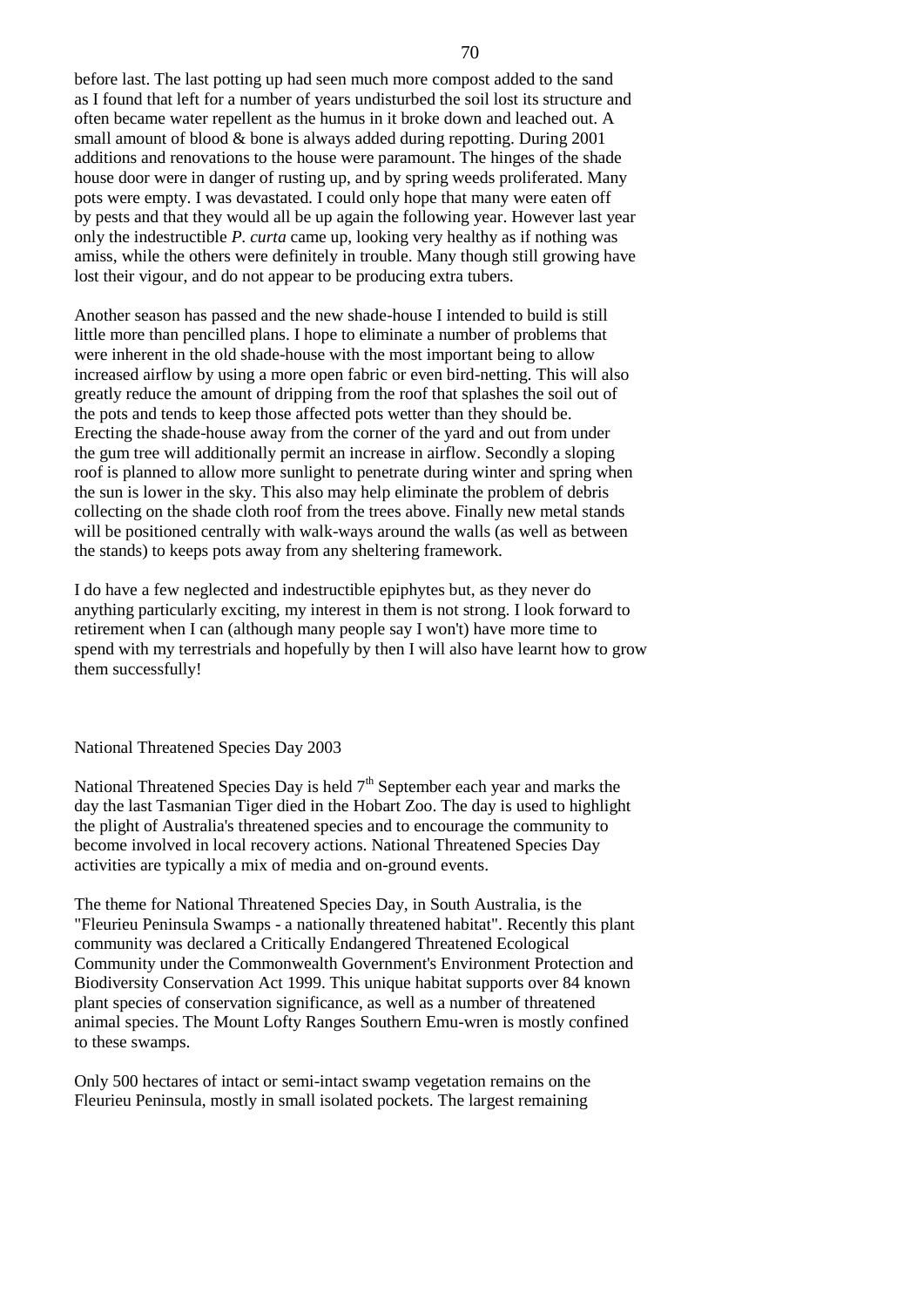Fleurieu Peninsula swamp has been protected with the proclamation of the Glen Shera Conservation Park, near Mount Compass. Swamps are vulnerable to vegetation clearance, inappropriate management, isolation and fragmentation, extensive burning and weed invasion, altered catchments, draining, and heavy grazing.

A calendar of activities and events for September 2003, which focus on freshwater habitats and species like the Fleurieu Peninsula swamps, habitat restoration and other activities will be available from the TSN (SA) in late August.

Fact sheets that provide information on the Fleurieu Peninsula swamps, and what you can do to help conserve this important habitat, as well as National Threatened Species Day Kits will also be available from the TSN (SA).

For more information about National Threatened Species Day 2003 activities or to order a copy of the calendar, fact sheets or kit please contact Karina Mercer, TSN (SA) at the Conservation Centre on (08) 8223 5155 or email: tsnsa@wwf.org.au.

With all confusion over the recent name changes to orchids I thought the following article sent to me many years back would be of interest -Ed.

EURO-ENGLISH Author : Jim Eckford

The European Language Commission has just announced an agreement whereby English will be the official language of the European Union rather than German, which was the other possibility. As part of the negotiations, Her Majesty's Government conceded that English spelling had some room for improvement and has accepted a 5-year phase-in plan that would be known as "Euro-English".

In the first year, 's' will replace the soft 'c'. Sertainly, this will make the sivil servants jump for joy. The hard 'c' will be dropped in favor of the 'k'. This should klear up konfusion and keyboards kan have one less letter.

There will be growing publik enthusiasm in the sekond year when the troublesome 'ph' will be replased with the 'f'. This will make words like 'fotograf' 20% shorter!

In the  $3<sup>rd</sup>$  year, publik akseptanse of the new spelling kan be expected to reach the stage where more komplicated changes are possible. Governments will enkorage the removal of double letters which have always ben a deterent to akurate speling. Also, al wil agre that the mes of the silent 'e' in the languag is disgrasful and it should go away.

By the 4th year, people wil be reseptiv to steps such as replasing 'th' with 'z' and 'w' wiz 'v'. During ze fifz year ze unesesary 'o' kan be dropd from vords kntaining 'ou' and similar changes vud of kurs be aplid to ozer kombinations of leters. After ze fifz yer vevil hav a rali sensibl ritn sty! Zer vil be no mor trubl or difikultis and evriun vil find it ezi tu undrstand ech ozer.

Zen Z Drem Vil Finali Kum Tru!!